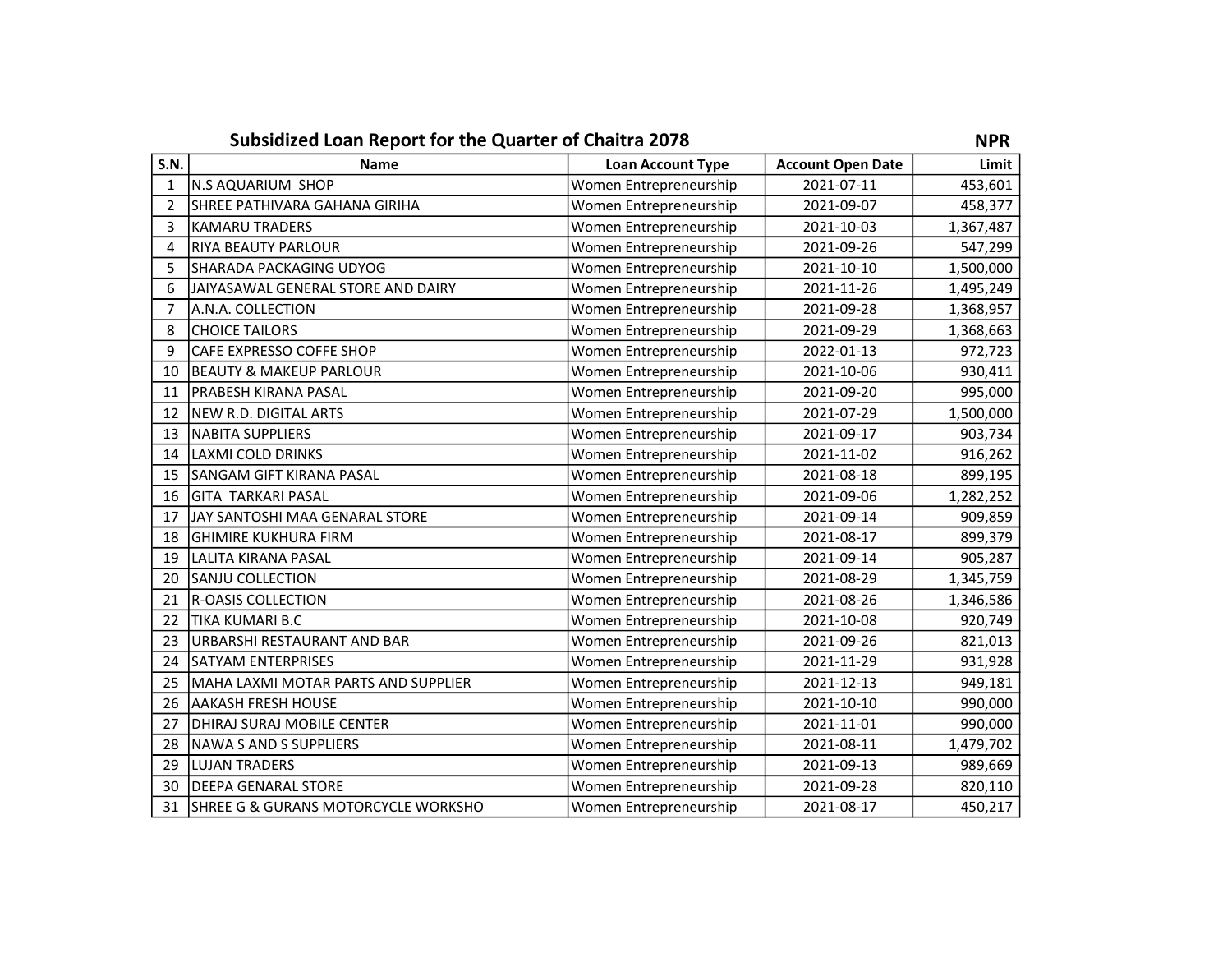| 32 | PARBAT FRESH HOUSE                   | Women Entrepreneurship | 2021-10-08 | 1,395,075 |
|----|--------------------------------------|------------------------|------------|-----------|
| 33 | SUNRISE FANCY PASAL                  | Women Entrepreneurship | 2021-11-25 | 659,039   |
| 34 | <b>DEVISA KIRANA PASAL</b>           | Women Entrepreneurship | 2021-11-03 | 567,309   |
| 35 | PRINSA BEAUTY PARLOUR & TRAINING CE  | Women Entrepreneurship | 2021-08-24 | 1,500,000 |
| 36 | CHAUPARI KHAJA GHAR AND RESTAURANT   | Women Entrepreneurship | 2021-10-24 | 799,431   |
| 37 | NEW DAUNNE DEVI COLLECTION           | Women Entrepreneurship | 2021-09-17 | 904,744   |
| 38 | SHREE DHARA DEVI TRADERS             | Women Entrepreneurship | 2021-09-15 | 909,677   |
| 39 | SHRESTHA KIRANA PASAL                | Women Entrepreneurship | 2021-10-04 | 928,247   |
| 40 | <b>NEWARI KHAJA GHAR</b>             | Women Entrepreneurship | 2021-10-05 | 925,939   |
| 41 | HARI OM MOBILE CENTER                | Women Entrepreneurship | 2021-11-01 | 954,905   |
| 42 | CHETANA NASTA AND RESTAURANT         | Women Entrepreneurship | 2021-09-29 | 1,366,262 |
| 43 | A.S. STORE                           | Women Entrepreneurship | 2021-10-08 | 186,010   |
| 44 | LEVEL UP STYLE                       | Women Entrepreneurship | 2021-09-13 | 905,468   |
| 45 | RUDRIKA READYMADE COLLECTION         | Women Entrepreneurship | 2021-10-10 | 1,394,532 |
| 46 | SAPKOTA MASALA TATHA KIRANA STORE    | Women Entrepreneurship | 2021-10-10 | 1,498,925 |
| 47 | RAJESH METALBIN UDHYOG               | Women Entrepreneurship | 2021-07-13 | 1,329,136 |
| 48 | <b>RABIYA STORE</b>                  | Women Entrepreneurship | 2021-08-10 | 881,233   |
| 49 | <b>HEMA LADIES TAILOR</b>            | Women Entrepreneurship | 2021-11-02 | 740,424   |
| 50 | RAMECHHAP YOMJAN CARPET              | Women Entrepreneurship | 2021-12-15 | 766,698   |
| 51 | <b>HAMRO FRESH HOUSE</b>             | Women Entrepreneurship | 2021-12-16 | 948,593   |
| 52 | <b>OSHIN KIRANA PASAL</b>            | Women Entrepreneurship | 2022-01-07 | 964,360   |
| 53 | BEILI DEVI GAI BHAISI FIRM           | Women Entrepreneurship | 2021-12-22 | 990,000   |
| 54 | lG R S MULTI SHOP                    | Women Entrepreneurship | 2021-12-21 | 1,435,776 |
| 55 | <b>G TURN MEAT SHOP</b>              | Women Entrepreneurship | 2021-12-26 | 1,434,290 |
| 56 | <b>NABIN PANI PURI PASAL</b>         | Women Entrepreneurship | 2022-01-10 | 285,332   |
| 57 | <b>BIKASH AND BISHAL FANCY STORE</b> | Women Entrepreneurship | 2022-01-28 | 969,768   |
| 58 | KISHAN BAHU UDESHYA KRISHI FARM      | Women Entrepreneurship | 2022-02-09 | 1,481,299 |
| 59 | NEW UWAN RESTAURANT AND COTTAGE      | Women Entrepreneurship | 2022-03-14 | 700,000   |
| 60 | ALINA HOTEL AND RESTAURANT           | Women Entrepreneurship | 2022-02-17 | 976,112   |
| 61 | <b>DEURALI FROZEN SUPPLIERS</b>      | Women Entrepreneurship | 2022-03-27 | 553,144   |
| 62 | RAYAMAJHI KIRANA PASAL               | Women Entrepreneurship | 2022-03-22 | 990,000   |
| 63 | SHREE LANGHALI FURNITURE UDHOG       | Women Entrepreneurship | 2022-03-24 | 990,000   |
| 64 | DIKSHA & SUDIKSHA RESTAURANT         | Women Entrepreneurship | 2022-03-15 | 990,000   |